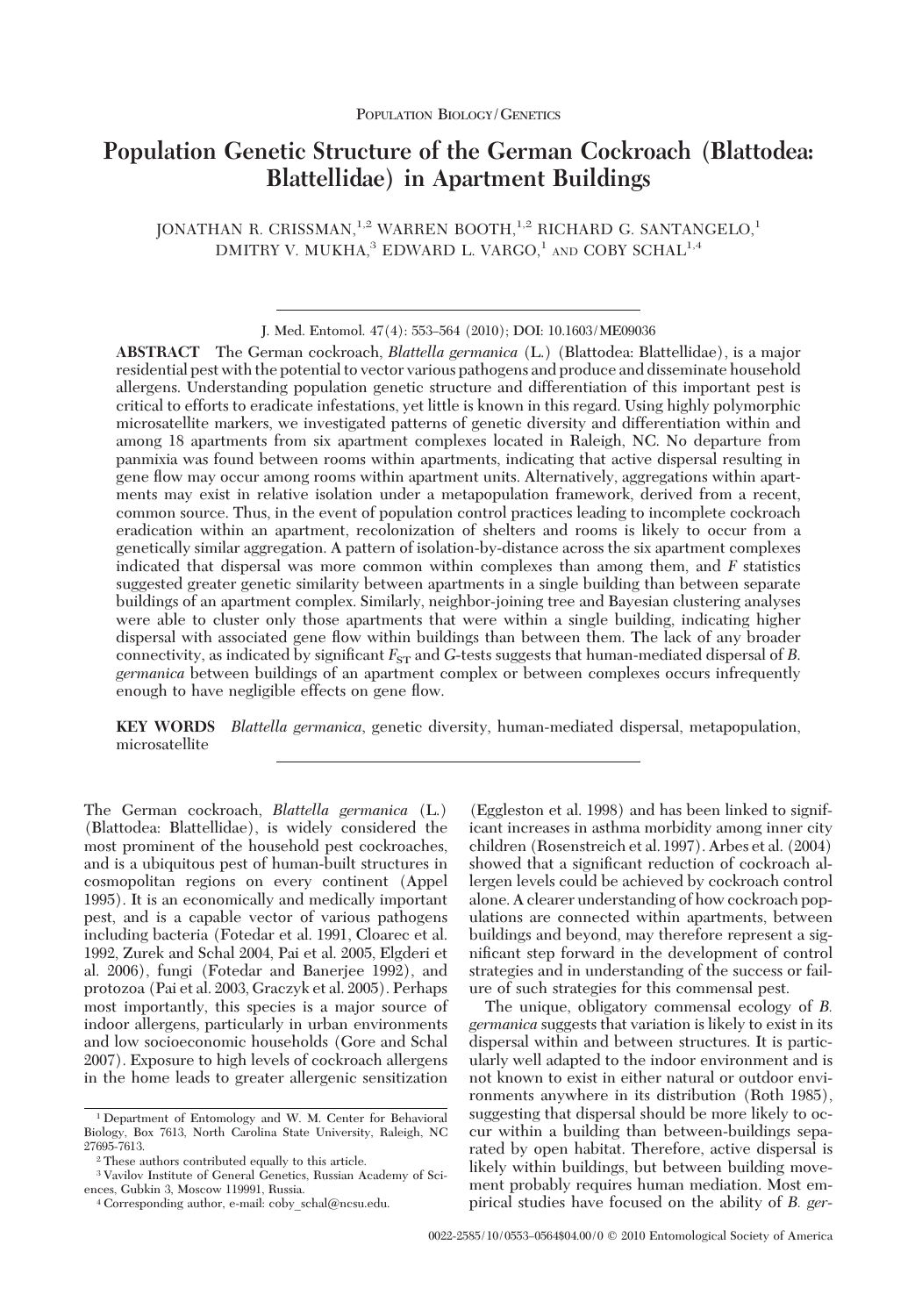

**Fig. 1.** Geographic location of apartment complexes from which *B*. *germanica* were sampled within Raleigh, NC. Lines represent major roads.

*manica* to disperse within a single building, with a few studies focused on apartment buildings. Using mark– recapture methods Owens and Bennett (1982) found that over a 3-wk period, up to 32% of recaptured *B. germanica* had moved from another room within the same apartment. A comparable number were found to have moved between adjacent apartments. These results were somewhat contradicted by two subsequent studies, however. Runstrom and Bennett (1984, 1990) found much lower immigration from adjacent apartments, up to 9 and 13% of recaptures, respectively. As with most mark-recapture studies, however, these suffered from low recapture rates which declined rapidly with distance from the point of release. Although these studies found that most recaptured cockroaches exhibited site fidelity to their original capture area, they illustrate the potential for gene ßow both within and between apartments.

Data describing the genetic structure of *B. germanica* populations are limited. Despite significant geographic separation, no genetic differentiation was detected between *B. germanica* populations sampled from two cities in France when analyzed at eight allozyme loci (Cloarec et al. 1999). Furthermore, phylogenetic clustering analysis did not detect city-specific sample association. A follow-up study (Jobet et al. 2000) using 10 randomly amplified polymorphic DNA markers found weak genetic differentiation among samples from the same two cities sampled by Cloarec et al. (1999). Again, samples could not be separated according to city. The results of both studies are contrary to the hypothesis that greater gene ßow would occur more frequently between geographically proximate populations. In both cases, low diversity of the genetic markers precluded any fine-scale analysis of genetic structure within a city.

The goal of this study was to investigate population genetic differentiation of *B. germanica* at hierarchical spatial scales ranging from the single apartment level, to samples collected across a city, by using highly polymorphic microsatellite markers developed for this species (Booth et al. 2007). We tested the hypotheses that differentiation will be limited both within apartments and within buildings due to the narrow active dispersal capability of *B. germanica*. Significant genetic differentiation, however, should exist between buildings due to the likelihood that human-mediated dispersal is sufficiently infrequent to allow genetic divergence to arise.

# **Materials and Methods**

**Sample Collection.** Cockroaches were collected in a hierarchical manner to address the issue of gene ßow and differentiation at several spatial scales. Samples were collected from multiple rooms within three apartments  $(n = 5$  per apartment), from three apartments per complex  $(n = 3$  complexes), and from six complexes within the city of Raleigh, NC (Fig. 1). Infested homes were identified by a survey of residents, and cockroaches were captured using unbaited sticky traps deployed for 24 or 48 h between October 2006 and January 2008. Samples were immediately preserved in 95% ethanol and kept at  $-20^{\circ}$ C pending DNA extraction. Within each apartment, cockroach infestations were considered to be moderate to heavy, with numbers estimated to be in the thousands to the tens of thousands. Sample location names have been modified to provide anonymity to the communities within which samples were collected.

*Within apartments.* To investigate gene ßow and differentiation between rooms of an apartment, multiple traps were placed overnight in the kitchen  $(n =$ 2 traps), living room  $(n = 1$  trap), and bedroom  $(n = 1$ 1 trap). From these traps, four samples of 30 adult *B.* germanica were selected for genetic analysis. A fifth sample of live individuals was collected during the day near one of the kitchen traps using a modified vacuum. This sample allowed us to verify that cockroaches trapped on a particular trap were genetically representative of the local aggregation. Multiple-room sampling was replicated in three apartment complexes (FC, DR, and DRD), and these apartments were labeled apartment A for each apartment complex (e.g.,  $FC-A$ ).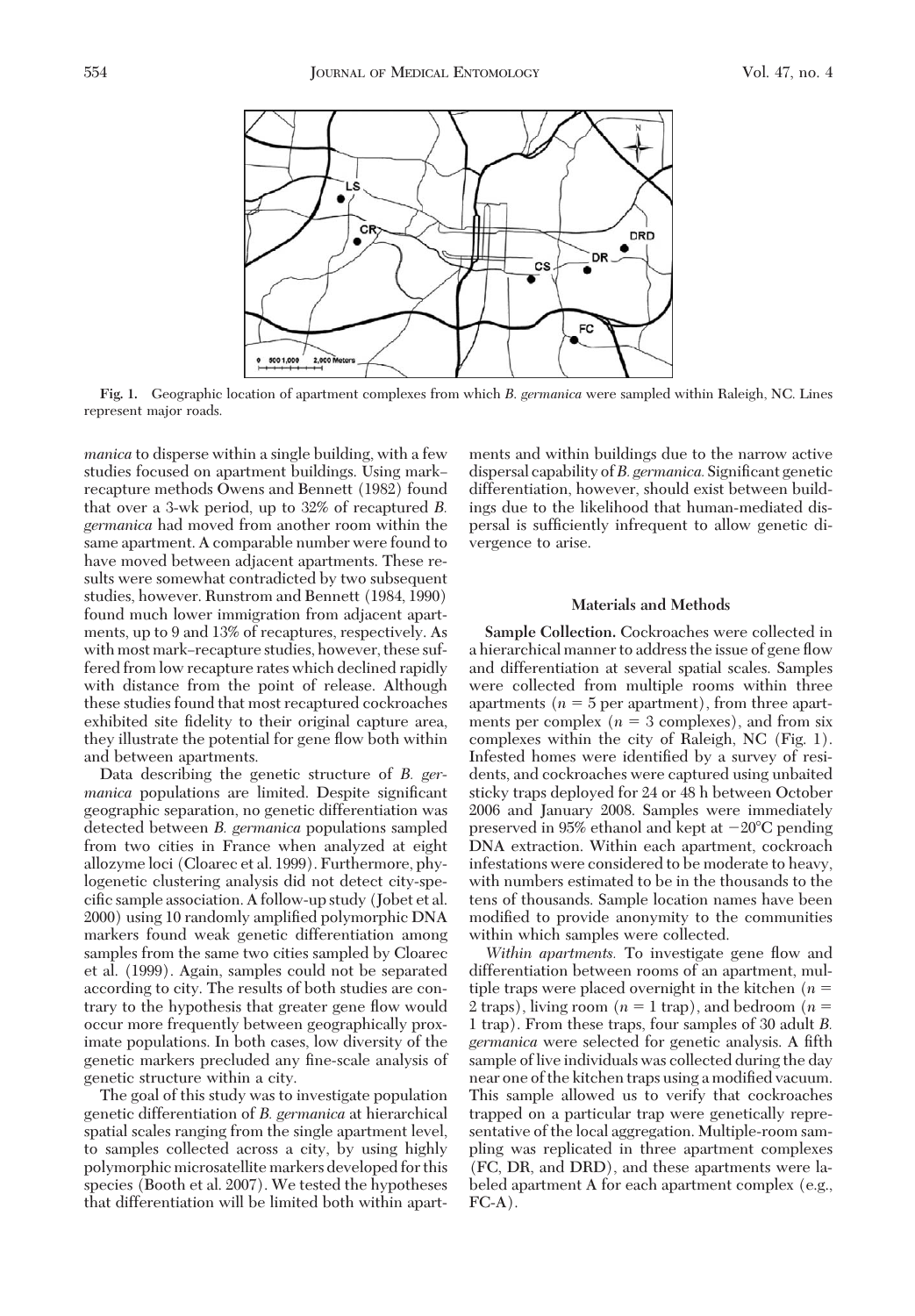*Within buildings.* For inference on population structure between apartments in a single building, three apartments were sampled from each of three low-rise apartment complexes (LS, CS, and CR), as equivalent samples were not available from complexes FC, DR, and DRD. Samples were taken from sticky traps placed in the kitchen of each apartment. Apartments were chosen such that two apartments, labeled A and B, were adjoining and shared a wall, and the third, labeled C, was located elsewhere in the building.

*Between buildings.* To investigate genetic differentiation between buildings in an apartment complex, two additional apartments from separate buildings were sampled from apartment complexes FC, DR, and DRD. Samples were taken from sticky traps placed in the kitchen of each apartment. These apartments were labeled B and C.

**Microsatellite Genotyping.** DNA was extracted from the legs and thorax of each individual using the Gentra Puregene DNA extraction kit (Gentra Systems Inc., Minneapolis, MN). Samples were initially screened at nine microsatellite loci (*Bg*-1D5, *Bg*-A7, *Bg*-B12, *Bg*-CO4, *Bg*-D05, *Bg*-D9, *Bg*-F7, *Bg*-G7, *Bg*wb-2 A) according to the polymerase chain reaction (PCR) procedures outlined by Booth et al. (2007). Amplified products were labeled with M13 F-29 IRDye infrared tags (Li-Cor Biosciences, Lincoln, NE). Samples were loaded on 25 cm  $6\%$  1 $\times$  TBE polyacrylamide gels and run on a 4300 automated DNA sequencer (Li-Cor Biosciences). Fifty- to 350-bp IRDye size standards (Li-Cor Biosciences) were loaded every 15 samples for accurate size determination. At least one control sample (i.e., a sample of known genotype) was included in each run to ensure accuracy and consistency of scoring among different gels. Allele sizes were scored using Gene Profiler software, version 4.05 (Scanalytics, Inc., BD Biosciences Bioimaging, Rockville, MD).

**Genetic Data Analysis.** Samples were analyzed hierarchically to take into consideration the aims outlined above. Summary population statistics (mean number of alleles  $[N_A]$ , expected  $[H_E]$ , and observed  $[H<sub>O</sub>]$  heterozygosities) were calculated using the Genetic Data Analysis software (Lewis and Zaykin 2001). Departures from Hardy–Weinberg equilibrium (HWE) and genotypic linkage equilibrium were tested for each sample across all loci in GENEPOP, version 4.0 (Raymond and Rousset 1995, Rousset 2008). Bonferroni correction for multiple tests was applied to each of these tests. MICRO-CHECKER, version 2.2.3 software (Van Oosterhout et al. 2004) was used to assess the likelihood that null alleles, scoring error, or large allele drop out were evident at any locus screened.

Evidence of departures from panmixia between samples and the associated levels of genetic differentiation was assessed among samples from discrete sites by using several independent approaches. Pairwise genotypic differentiation was tested using the loglikelihood based *G*-test (Goudet et al. 1996), implemented in GENEPOP. The Markov Chain parameters were set to 2,000 dememorizations, 200 batches, and 2,000 iterations per batch. Departures from panmixia were used to group samples into populations following the method proposed byWaples and Gaggiotti (2006), whereby samples were considered to be part of the same population when they could be connected to any of the other samples by a nonsignificant  $G$ -test ( $P$  > 0.05). At each spatial scale, differentiation was assessed by global and pairwise  $F_{ST}$  values (Weir and Cockerham 1984) computed using FSTAT, version 2.9.3.2 (Goudet 1995). Confidence intervals for global  $F_{ST}$  values were provided by bootstrapping over loci.

To assess the patterns of genetic relationships within, between and among the 18 sampled sites, factorial correspondence analysis (FCA) based on allele frequency data were used. (after estimation of genetic differentiation using  $F_{ST}$ , no significant differentiation was detected between the five within-apartment samples of each of the three apartments sampled. As a result, a single sample was employed for further analysis; see Results). Three-dimensional FCA plots were generated using the program GENETIX, version 4.03 (Belkhir et al. 1996-2004). We also constructed an unrooted neighbor-joining (NJ) tree based on the chord distance  $(D_C)$  of Cavalli-Sforza and Edwards (1967) by using the program MICROSAT (Minch et al. 1995). This distance was chosen as it has been shown to perform best when reconstructing tree topologies based on microsatellite data (Takezaki and Nei 1996). The 8,911 pseudoreplicate distance matrices generated were subjected to cluster analysis using NEIGHBOR in Phylip, version 3.573 (Felsenstein 1985b), implementing sample randomization to construct dendrograms. The consensus tree was obtained using CONSENSE within Phylip with the reliability of tree nodes evaluated by bootstrap analysis (Felsenstein 1985a).

A test of isolation-by-distance was used to determine whether genetic differentiation and geographic distance were correlated across the 18 apartment samples. The test was performed by regression analysis of the genetic and geographic distances for each pair of populations using the Mantel test (Mantel 1967) implemented in MANTEL, version 2 (Liedloff 1999), with a total of 10,000 permutations. Geographic distances, calculated as the shortest straight line distance between each pair of apartments, were log transformed and genetic distances transformed to  $F_{ST}/1 - F_{ST}$ .

Underlying genetic structure across Raleigh was investigated using the Bayesian clustering program STRUCTURE, version 2.2.3 (Pritchard et al. 2000). STRUCTURE estimates allele frequencies for each of a user-defined number of clusters  $(K)$  and simultaneously assigns fractions of each individual's genome to one or more clusters without considering a priori information about their sampling origin. The process is repeated for various values of *K* to determine the value with the highest likelihood of explaining the genetic variation across all individuals. Runs were based on 500,000 iterations after a 100,000 burn-in period, with values of *K* ranging from 1 through 24. Although 18 apartments were sampled, we tested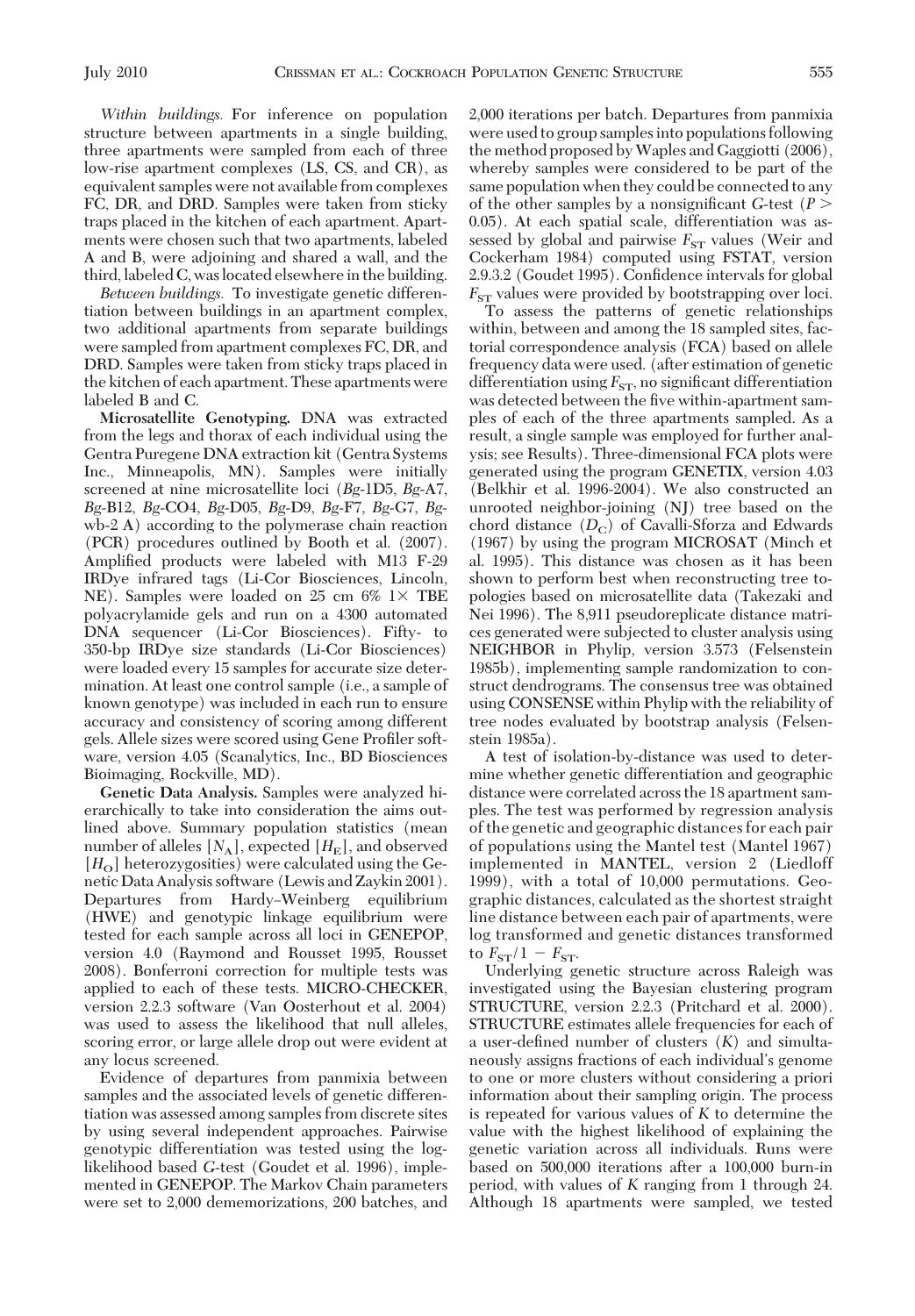| Sample <sup><math>a</math></sup> | N  | $N_A$ | $H_{\rm E}$ | $H_{\rm O}$ | HWE <sup>b</sup> | $F_{ST}$ (95% CI)            |
|----------------------------------|----|-------|-------------|-------------|------------------|------------------------------|
| FC-A K1                          | 29 | 7.38  | 0.74        | 0.66        | ns               |                              |
| $FC-A K2$                        | 30 | 8.13  | 0.74        | 0.71        | ns               |                              |
| $FC-A$ v $K1$                    | 30 | 8.38  | 0.76        | 0.72        | ns               |                              |
| <b>FC-ALR</b>                    | 30 | 7.75  | 0.72        | 0.73        | ns               |                              |
| <b>FC-A BR</b>                   | 30 | 7.75  | 0.74        | 0.71        | ns               |                              |
| Across all rooms                 |    |       |             |             |                  | $0.002$ (-0.003, 0.009)      |
| DR-A K1                          | 30 | 7.75  | 0.70        | 0.63        | ns               |                              |
| DR-A K <sub>2</sub>              | 30 | 7.88  | 0.71        | 0.65        | ns               |                              |
| $DR-A$ $vK2$                     | 30 | 7.88  | 0.72        | 0.74        | ns               |                              |
| DR-A LR                          | 30 | 7.00  | 0.70        | 0.71        | ns               |                              |
| DR-A BR                          | 30 | 7.75  | 0.67        | 0.63        | *                |                              |
| Across all rooms                 |    |       |             |             |                  | $0.002$ (-0.002, 0.006)      |
| DRD-A K1                         | 30 | 6.75  | 0.71        | 0.71        | ns               |                              |
| DRD-A K2                         | 30 | 6.88  | 0.70        | 0.66        | ns               |                              |
| DRD-A vK2                        | 30 | 7.25  | 0.71        | 0.72        | ns               |                              |
| <b>DRD-ALR</b>                   | 30 | 6.5   | 0.70        | 0.70        | ns               |                              |
| <b>DRD-A BR</b>                  | 21 | 6.25  | 0.71        | 0.68        | ns               |                              |
| Across all rooms                 |    |       |             |             |                  | $-0.004$ ( $-0.007, 0.000$ ) |

**Table 1. Genetic diversity statistics across eight microsatellite loci for within-apartment** *B. germanica* **samples**

 $a$  FC, DR, and DRD are three different apartment complexes. A represents an apartment within each complex. K, kitchen  $(1, 2 = \text{two kitchen})$ traps); vK, kitchen vacuum sample associated with kitchen trap 1 or 2; LR, living room; BR, bedroom. *b* Significance of HWE tests (Raymond and Rousset 1995): \*, *P* < 0.05; ns, not significant.

higher values of *K* to determine the likelihood that substructure exists within single apartments. Model parameters had equilibrated before the end of the burn-in phase and posterior probabilities were consistent across all 10 runs for each data and parameter set, thus informing us that our estimates of the simulation were accurate. Runs were replicated a total of 10 times to check concordance of the data.

STRUCTURE analysis was performed assuming the admixture model with allele frequencies correlated. The most appropriate *K* value was determined using the  $\Delta K$  method of Evanno et al. (2005). The 10 replicated STRUCTURE runs for the optimal  $\Delta K$  were aligned using the software *CLUMPP* (Jakobsson and Rosenberg 2007). Replicated runs were aligned maximizing similarities between each individual's mem-

|                                            | No. |       | $H_{\rm E}$ | $H_{\rm O}$ | <b>HWE</b> | $F_{ST}$ (95% CI)        | Bottleneck analysis |               |                |
|--------------------------------------------|-----|-------|-------------|-------------|------------|--------------------------|---------------------|---------------|----------------|
| Sample                                     |     | $N_A$ |             |             |            |                          | Mode shift          | Wilcoxon test |                |
|                                            |     |       |             |             |            |                          |                     | $P(H_e)$      | $P(H_{\rm d})$ |
| Single buildings <sup><math>a</math></sup> |     |       |             |             |            |                          |                     |               |                |
| $CR-A$                                     | 29  | 8.13  | 0.76        | 0.74        | ns         |                          | Normal              | 0.37          | 0.68           |
| $CR-B$                                     | 30  | 8.13  | 0.74        | 0.66        | ns         |                          | Normal              | 0.37          | 0.68           |
| $CR-C$                                     | 30  | 8.00  | 0.75        | 0.71        | $**$       |                          | Normal              | 0.10          | 0.96           |
| Within building                            |     |       |             |             |            | $0.028$ $(0.016, 0.038)$ |                     |               |                |
| $CS-A$                                     | 30  | 8.38  | 0.74        | 0.69        | ns         |                          | Normal              | 0.10          | 0.96           |
| $CS-B$                                     | 29  | 8.13  | 0.75        | 0.75        | ns         |                          | Normal              | 0.04          | 0.97           |
| $CS-C$                                     | 30  | 6.88  | 0.70        | 0.63        | ns         |                          | Normal              | 0.10          | 0.96           |
| Within building                            |     |       |             |             |            | $0.019$ $(0.005, 0.037)$ |                     |               |                |
| $LS-A$                                     | 29  | 7.88  | 0.75        | 0.74        | ns         |                          | Normal              | 0.27          | 0.77           |
| $LS-B$                                     | 30  | 8.00  | 0.76        | 0.76        | ns.        |                          | Shifted             | 0.01          | 0.99           |
| $LS-C$                                     | 30  | 7.50  | 0.75        | 0.66        | ns         |                          | Normal              | 0.32          | 0.73           |
| Within building                            |     |       |             |             |            | $0.014$ $(0.007, 0.022)$ |                     |               |                |
| Mutiple buildings $^b$                     |     |       |             |             |            |                          |                     |               |                |
| $FC-A$                                     | 30  | 8.13  | 0.74        | 0.71        | ns         |                          | Normal              | 0.13          | 0.90           |
| $FC-B$                                     | 30  | 6.88  | 0.69        | 0.65        | ns.        |                          | Normal              | 0.19          | 0.84           |
| $FC-C$                                     | 30  | 7.50  | 0.68        | 0.61        | $\pm\pm$   |                          | Shifted             | 0.13          | 0.90           |
| Within complex                             |     |       |             |             |            | 0.030(0.012, 0.050)      |                     |               |                |
| $DR-A$                                     | 30  | 7.88  | 0.69        | 0.67        | ns.        |                          | Normal              | 0.16          | 0.88           |
| $DR-B$                                     | 30  | 7.88  | 0.73        | 0.69        | ns.        |                          | Shifted             | 0.16          | 0.88           |
| $DR-C$                                     | 30  | 7.75  | 0.70        | 0.63        | ns         |                          | Shifted             | 0.00          | 1.00           |
| Within complex                             |     |       |             |             |            | $0.021$ $(0.008, 0.034)$ |                     |               |                |
| DRD-A                                      | 30  | 6.75  | 0.71        | 0.71        | ns         |                          | Normal              | 0.04          | 0.97           |
| DRD-B                                      | 30  | 6.75  | 0.69        | 0.73        | ns         |                          | Normal              | 0.03          | 0.98           |
| DRD-C                                      | 30  | 7.62  | 0.73        | 0.72        | $\pm\pm$   |                          | Normal              | 0.16          | 0.88           |
| Within complex                             |     |       |             |             |            | $0.028$ $(0.015, 0.042)$ |                     |               |                |
| Overall mean                               | 30  | 7.68  | 0.72        | 0.69        |            | $0.048$ $(0.028, 0.084)$ |                     |               |                |

**Table 2. Genetic diversity statistics across eight microsatellite loci for Raleigh apartment populations of** *B. germanica*

Significance of HWE tests (Raymond and Rousset 1995): \*\*,  $P < 0.01$ ; ns, not significant.<br>"Single buildings: A and B represent adjacent apartments sharing a wall, and C represents a distant apartment within the same build *<sup>b</sup>* Multiple buildings: A, B, and C represent individual apartments within separate individual buildings within the complex.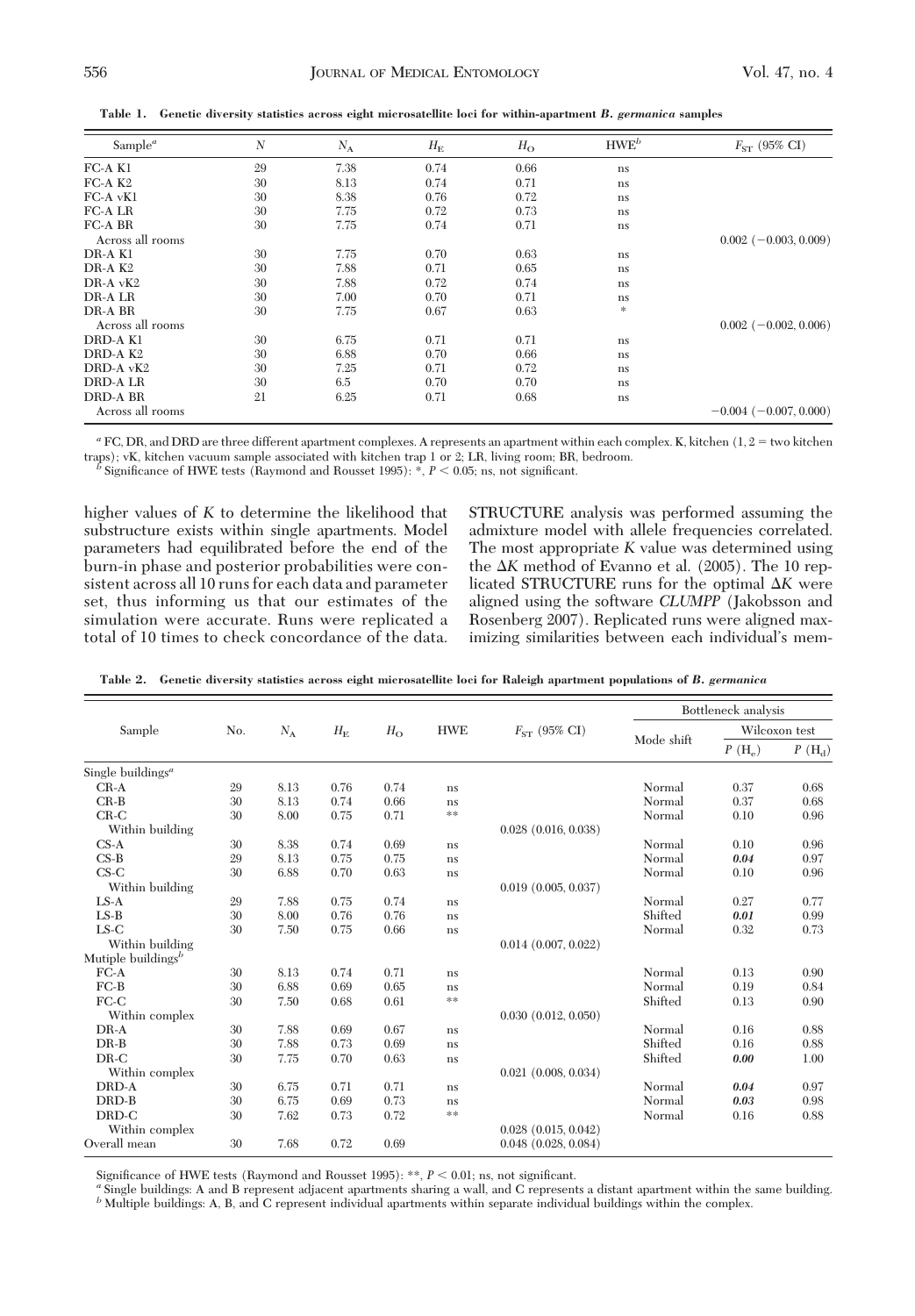

**Fig. 2.** Results of FCA analysis showing genetic differentiation based on microsatellite allelic frequency for individual *B*. *germanica* collections within single apartments, FC (a), DRD (b), and DR (c). Kitchen trap one (open squares), kitchen trap two (circles), kitchen vacuum sample (triangles), living room (diamonds), and bedrooms (closed squares).

bership assignments across clusters using the *Greedy* algorithm, with 10,000 random input orders.

Bottleneck, version 1.2.01 (Cornuet and Luikart 1996) was used to examine for evidence of recent genetic bottlenecks, through comparison of  $H<sub>E</sub>$  and H<sub>O</sub> under mutation-drift equilibrium. Two methods implementedin this program were used. Distortions of allele frequency distributions within samples were examined following the qualitative graphical method (i.e., mode-shift; Luikart et al. 1998). Heterozygosity excess within samples was then tested using the Wilcoxon sign rank test (Cornuet and Luikart 1996). Tests for detecting bottlenecks were assessed under the

two-phase model of mutation (TPM; Di Rienzo et al. 1994), assuming a mix of 90:10% SMM:IAM (stepwise mutation model:infinite alleles model) and 10% variance.

### **Results**

**Basic Summary Statistics.** Genetic diversity was moderate to high within each of the 18 *B. germanica* apartment samples collected, with observed mean heterozygosity ranging from 0.61 to 0.76 (overall mean, 0.69) and mean number of alleles per locus from 6.75 to 8.38 (overall mean, 7.68) (Tables 1 and 2). These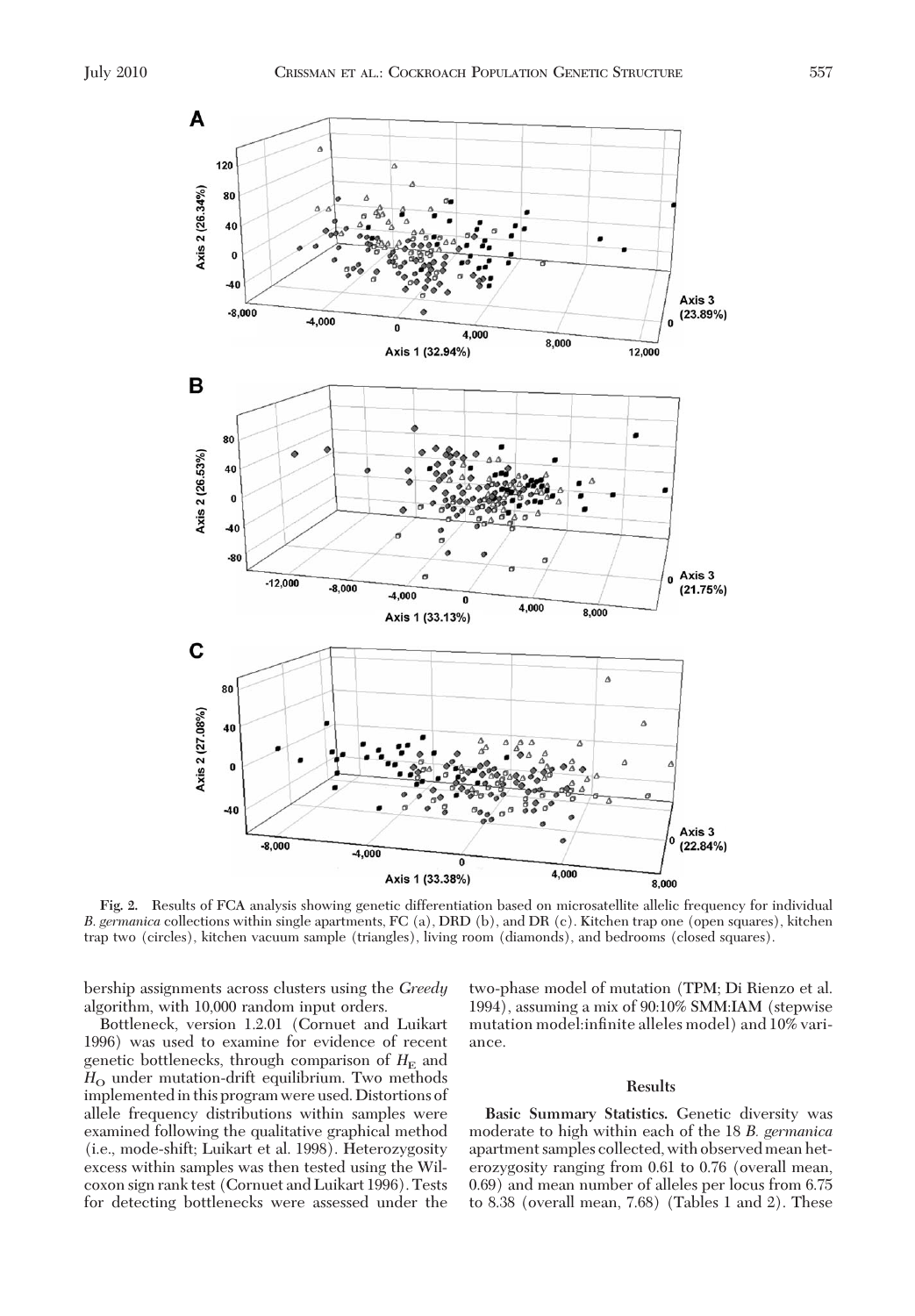

**Fig. 3.** Results of FCA analysis showing genetic differentiation based on microsatellite allelic frequency for individual *B*. *germanica* collections within buildings (a, CR; b, CS; and c, LS) and within apartment complexes (d, FC; e, DRD; and f, DR). Apartment A (square), apartment B (circle), and apartment C (triangle).

values are comparable, if not slightly greater, than those reported by Booth et al. (2007) for populations inhabiting hog farms within North Carolina. Within each sample, more than four alleles per locus were commonly observed. An excess of homozygotes was detected at both *Bg*-C04 and *Bg*-D9; however, only *Bg-*D9 exhibited allelic signatures characteristic of the presence of null alleles. The excess of homozygotes at *Bg-*C04 might have resulted from sampling error due to the large number of alleles present at this locus. Locus *Bg*-D9 was therefore excluded from further analyses.

Significant deviations from Hardy–Weinberg equilibrium were observed at a single locus, *Bg*-C04, in five of the 15 multiroom apartment samples. Only one sample ( $DR-A$   $BR$ ,  $Table 1$ ) deviated significantly from HWE when *Bg-*C04 was removed from the analysis. When room samples within each apartment were combined and analyzed as a single population, no deviation from HWE was detected. As no evidence of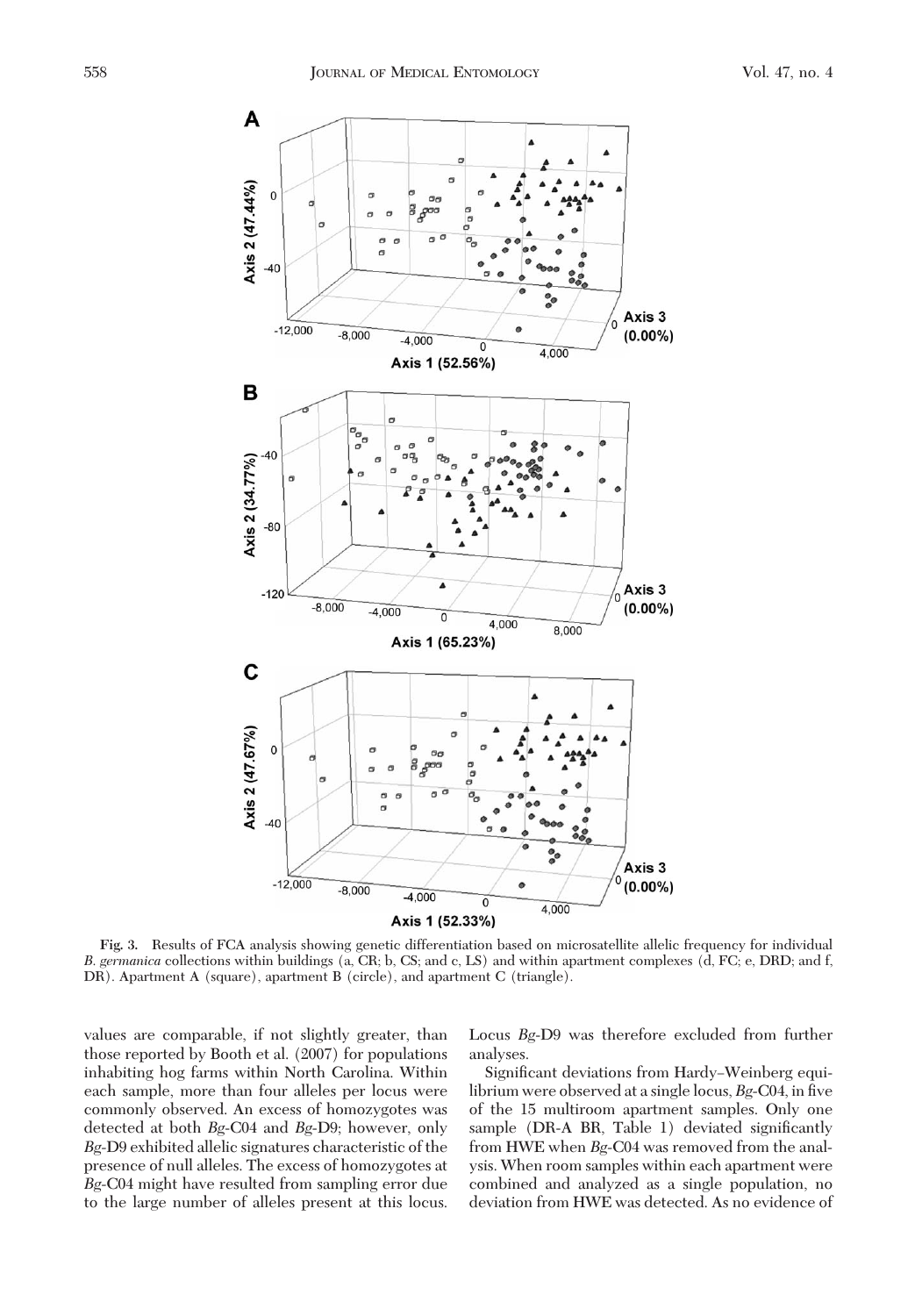



null alleles was present at *Bg*-C04, it was not excluded from further analyses. Although the kitchen was often the most highly infested room in an apartment (unpublished data), allelic diversity was not significantly higher within this room compared with the bedroom and living room samples  $(P = 0.16; t\text{-test},$  two sample assuming unequal variance). Significant deviations from HWE also were detected in three additional apartments (FC-C, CR-C, and LS-C). Deviations resulted from homozygote excess at a single different locus in each case. Little evidence was found to support linkage disequilibrium between pairs of loci. Of 504 pairwise comparisons, 20 were found to be significant ( $P \leq 0.05$ ). These significant cases were found to

be randomly distributed among populations and pairs of loci.

**Population Genetic Differentiation.** *Within apartments.* Within each apartment, nonsignificant *G*-test values connecting all five samples were found. Similarly, global  $F_{ST}$  values were not significantly different from zero in any of the apartments, as determined by 95% confidence intervals (Table 1). FCA analysis of *B*. *germanica* samples within all apartments revealed similar patterns, confirming the results of both the *G*-tests and global  $F_{ST}$ . Each revealed considerable overlap of individuals between all sampled rooms (Fig. 2A–C). Given the lack of significant genetic differentiation between sampled rooms, confirmed through *G*-test,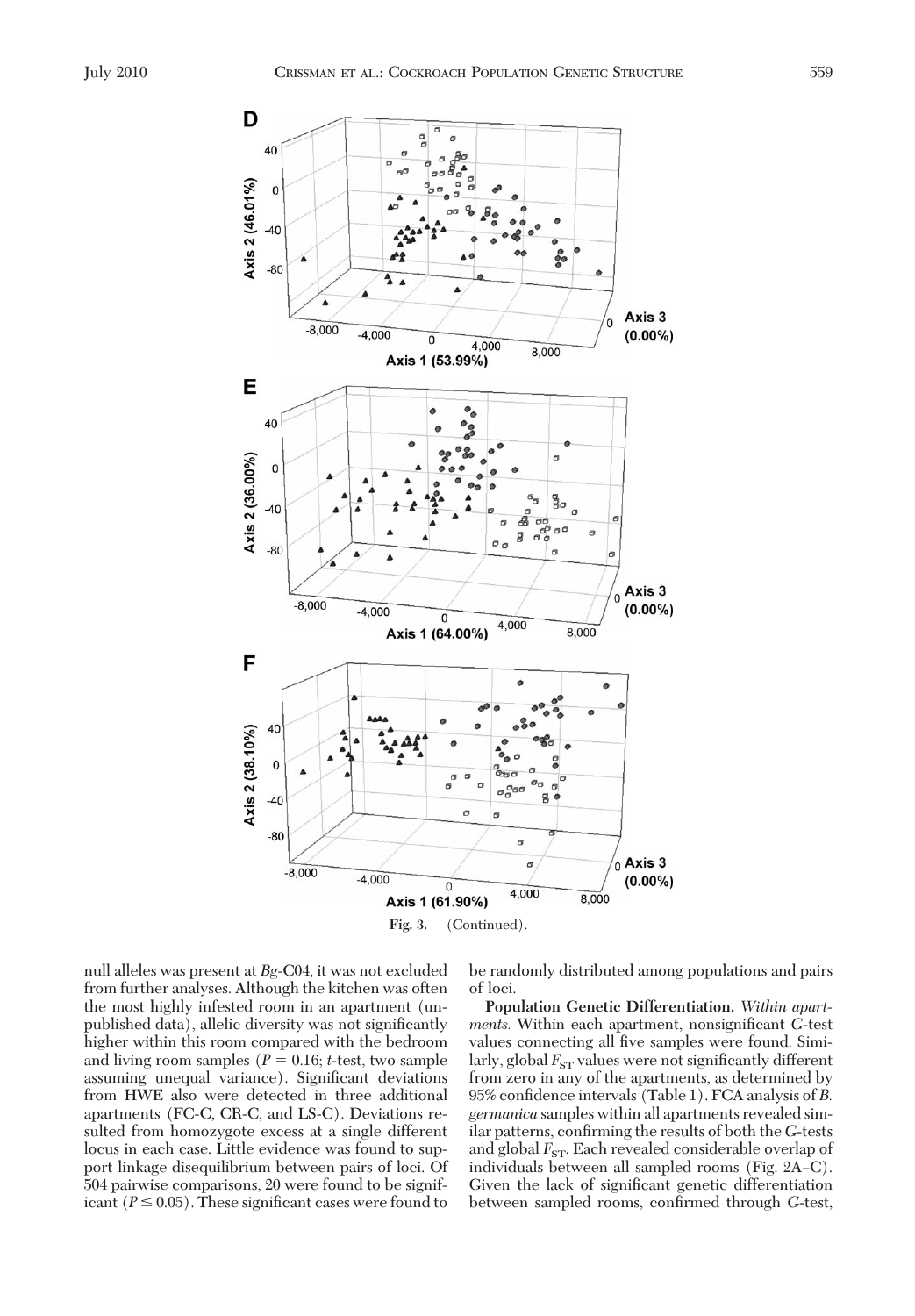

**Fig. 4.** Isolation by distance analysis for *B*. *germanica* apartment populations within Raleigh, NC. Pairwise comparisons between populations are plotted as genetic distance transformed as  $F_{ST}/(1 - F_{ST})$  versus the natural log of geographic<br>distance. The equation for the regression analysis,  $r^2$  value, and results for the Mantel test of sig

 $F_{ST}$  and FCA analysis, we determined that for each of the apartments FC-A, DRD-A, and DR-A, a single collection was suitable for genetic characterization of that apartment. As a result, a single kitchen sample from each subsequent apartment sampled was chosen as being representative of that population for all further analyses.

*Within buildings.* Pairwise *G*-tests were significant for all apartment pairs within the same building with the exception of complex CS, where adjoining apartments A and B were not significantly differentiated. Global  $F_{ST}$  values, calculated for each building independently, were all significant, with 95% confidence intervals not overlapping zero  $(\text{range}, 0.014 - 0.028)$ (Table 2). Individual pairwise  $F_{ST}$  values ranged from 0.009 to 0.037, and with the exception of apartments CS-A and CS-B, all were significantly greater than zero. In all but one building, CR, the lowest pairwise  $F_{ST}$  value was detected between the adjacent apartments. FCA analysis of samples collected in each building revealed comparable patterns of clearly separate clusters with little overlap (Fig.  $3A-C$ ).

*Within complex.* Significant departures from panmixia were detected at all three multi-building apartment complexes (FC, DR, and DRD)  $(P < 0.001;$ *G*-test) when analyzed based on complex. Withincomplex global  $F_{ST}$  values were higher than withinbuilding values (Table 2); however, this increase was not significant  $(P = 0.077; t\text{-test},$  two sample assuming unequal variance). Comparable to within-building results, FCA within complex revealed distinct clusters with little overlap (Fig. 3E and F).

*Across a city.* Global  $F_{ST}$  across all Raleigh apartments sampled was significantly greater than zero (Table 2). Across sampled apartments, isolation by distance was detected. The  $r^2$  value for the linear regression of genetic versus geographic distance was 0.160 (Fig. 4). A Mantel test was highly significant ( $P$  <  $0.001$ ).

The NJ tree based on Chord distance revealed little genetic structure within Raleigh outside the scale of a single building (Fig. 5). Bootstrap support was generally weak throughout the tree. Similar tree topologies were observed when other distance measures (proportion of shared alleles and Nei's genetic distance) were used. The lack of association outside the level of a single building was mirrored by the results of STRUCTURE analysis. STRUCTURE analysis revealed that *B. germanica* from the apartments sampled comprise four genetic clusters  $(K = 4)$  based on calculation of  $\Delta K$  (Evanno et al. 2005) (Fig. 6; Table 3). Only the samples from each of the single building complexes conformed to their own distinct clusters, with each building representing a genetic cluster. Analysis rerun excluding *Bg*-CO4, due to the deviation



**Fig. 5.** Neighbor-joining tree based on chord distances for *B*. *germanica* apartment samples in Raleigh. Branch support is given as a percentage of 10,000 bootstraps.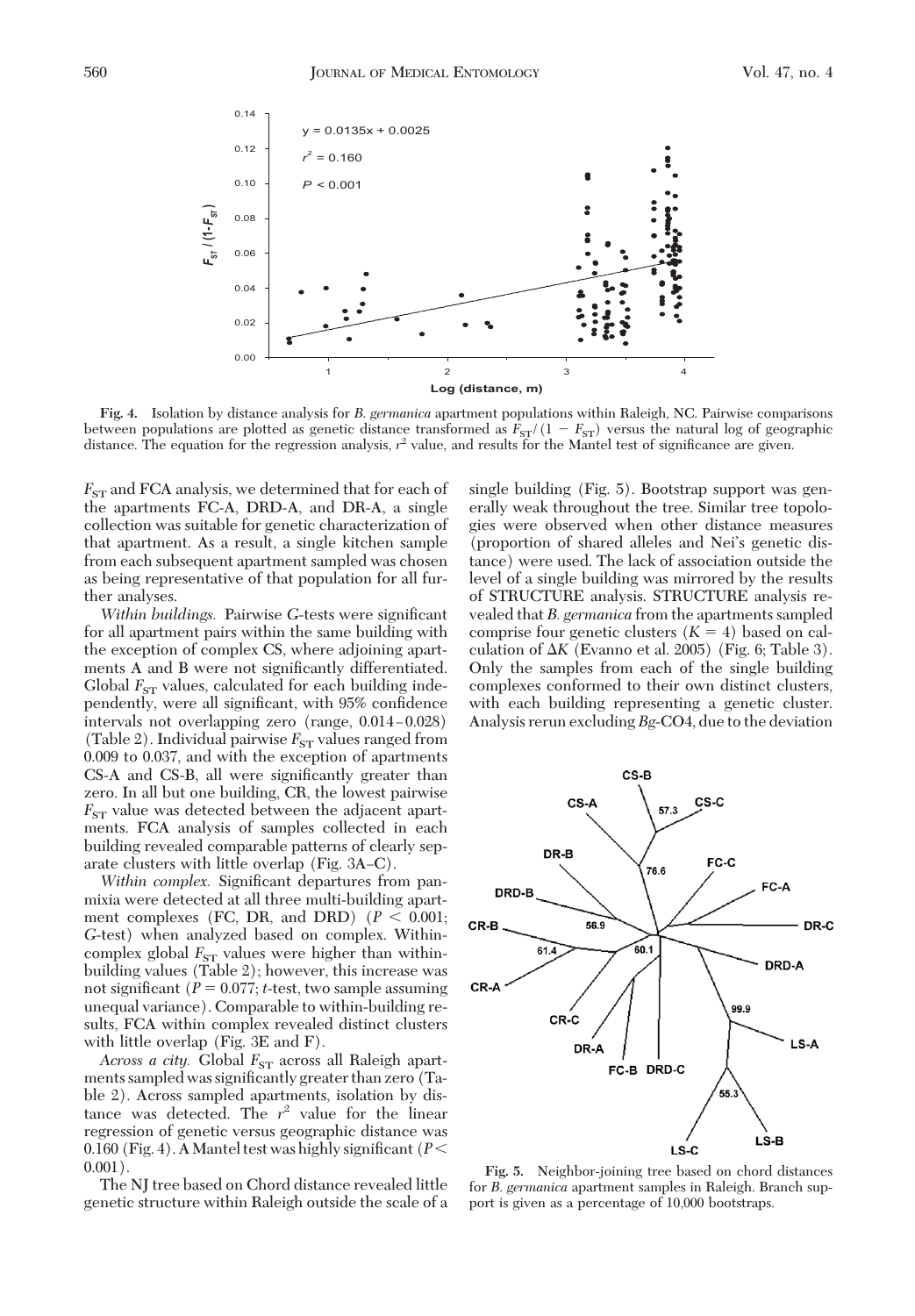

**Fig. 6.** Estimation of the most appropriate number of populations according to Evanno et al. (2005). *K* estimates the second order rate of change of the log probability of data between successive values of *K*.

from HWE observed at this locus, revealed a similar pattern.When each cluster was reanalyzed separately,  $K = 1$  was observed.

Under the qualitative mode-shift test for detecting a population bottleneck, samples from four apartments were found to have a distorted (i.e., collapsed L) allelic frequency distribution, characterized by a poor representation of low frequency allelic classes (Table 2). Results of the Wilcoxon sign rank test, testing for a statistically significant excess of heterozygosity at microsatellite loci, revealed an excess in two samples with the shifted modes, and in three additional samples (Table 2).

#### **Discussion**

This study represents the most thorough investigation to date of the population genetic structure of *B.*

**Table 3. Proportion of membership, according to the Bayesian clustering method STRUCTURE, for each predefined pop to each of the four inferred clusters identified by D***K* **(Fig. 6)**

|                | Inferred cluster |              |       |                |    |  |  |
|----------------|------------------|--------------|-------|----------------|----|--|--|
| Sample ID      | 1                | $\mathbf{2}$ | 3     | $\overline{4}$ | N  |  |  |
| $_{\rm{FC-A}}$ | 0.459            | 0.163        | 0.295 | 0.083          | 30 |  |  |
| FC-B           | 0.470            | 0.281        | 0.212 | 0.037          | 30 |  |  |
| FC-C           | 0.579            | 0.254        | 0.13  | 0.037          | 30 |  |  |
| DR-A           | 0.469            | 0.334        | 0.172 | 0.025          | 30 |  |  |
| DR-B           | 0.314            | 0.147        | 0.494 | 0.045          | 30 |  |  |
| DR-C           | 0.383            | 0.294        | 0.265 | 0.058          | 30 |  |  |
| DRD-A          | 0.398            | 0.293        | 0.269 | 0.040          | 30 |  |  |
| DRD-B          | 0.269            | 0.134        | 0.488 | 0.109          | 30 |  |  |
| DRD-C          | 0.367            | 0.380        | 0.214 | 0.039          | 30 |  |  |
| CR-A           | 0.052            | 0.055        | 0.111 | 0.782          | 29 |  |  |
| $CR-B$         | 0.047            | 0.031        | 0.039 | 0.883          | 30 |  |  |
| $_{\rm CR-C}$  | 0.057            | 0.075        | 0.093 | 0.775          | 30 |  |  |
| CS-A           | 0.139            | 0.123        | 0.708 | 0.030          | 30 |  |  |
| $CS-B$         | 0.221            | 0.126        | 0.612 | 0.041          | 29 |  |  |
| $CS-C$         | 0.135            | 0.136        | 0.690 | 0.039          | 30 |  |  |
| $LS-A$         | 0.172            | 0.646        | 0.127 | 0.055          | 29 |  |  |
| $LS-B$         | 0.131            | 0.670        | 0.111 | 0.088          | 30 |  |  |
| LS-C           | 0.172            | 0.698        | 0.098 | 0.032          | 30 |  |  |

Assignment scores >50% indicated in bold.

*germanica* at hierarchical levels spanning spatial scales from the apartment level to across a city. Previous studies have demonstrated the potential for dispersal within and between apartments (Owens and Bennett 1982; Akers and Robinson 1983; Runstrom and Bennett 1984, 1990); however, estimates of the distance and frequency of dispersal have varied greatly due to low recapture rates. In addition, using mark–recapture methods a direct association of such dispersal to gene flow is impossible. We used highly polymorphic microsatellite markers to assess the level of gene flow between apartments, a measure not possible with mark-recapture techniques (Slatkin 1987), offering greater resolution than markers used in previous population genetic studies of *B. germanica* (Cloarec et al. 1999, Jobet et al. 2000).

Overall genetic diversity across all sampled apartments was comparable to, and in some cases higher than, samples collected within swine farms in North Carolina (Booth et al. 2007). Given that *B. germanica* is highly sensitive to changes in environmental conditions, undergo genetic bottlenecks, possibly as a result of insecticide treatments and/or tenant turnover, and are sensitive to the availability of food and water (Schal and Hamilton 1990), such moderate to high levels of within-apartment diversity is surprising ( $>6$  alleles per locus and  $H<sub>O</sub> = 0.63$ ). How the diversity reported here might differ from a hypothetical native source population cannot be answered because no "natural," noncommensal populations of *B. germanica* have been found. Given the cosmopolitan distribution of this species, we may assume that the observed levels of genetic diversity are sufficient for both population establishment and growth.

Overall, only three apartment samples exhibited deviations from HWE. These deviations were not associated with particular loci and therefore are likely to have resulted from sampling error. This is supported by the fact that only a single sample of this group (FC-C) also exhibited the genetic signature of a recent genetic bottleneck. Frequent ßuctuations in pop-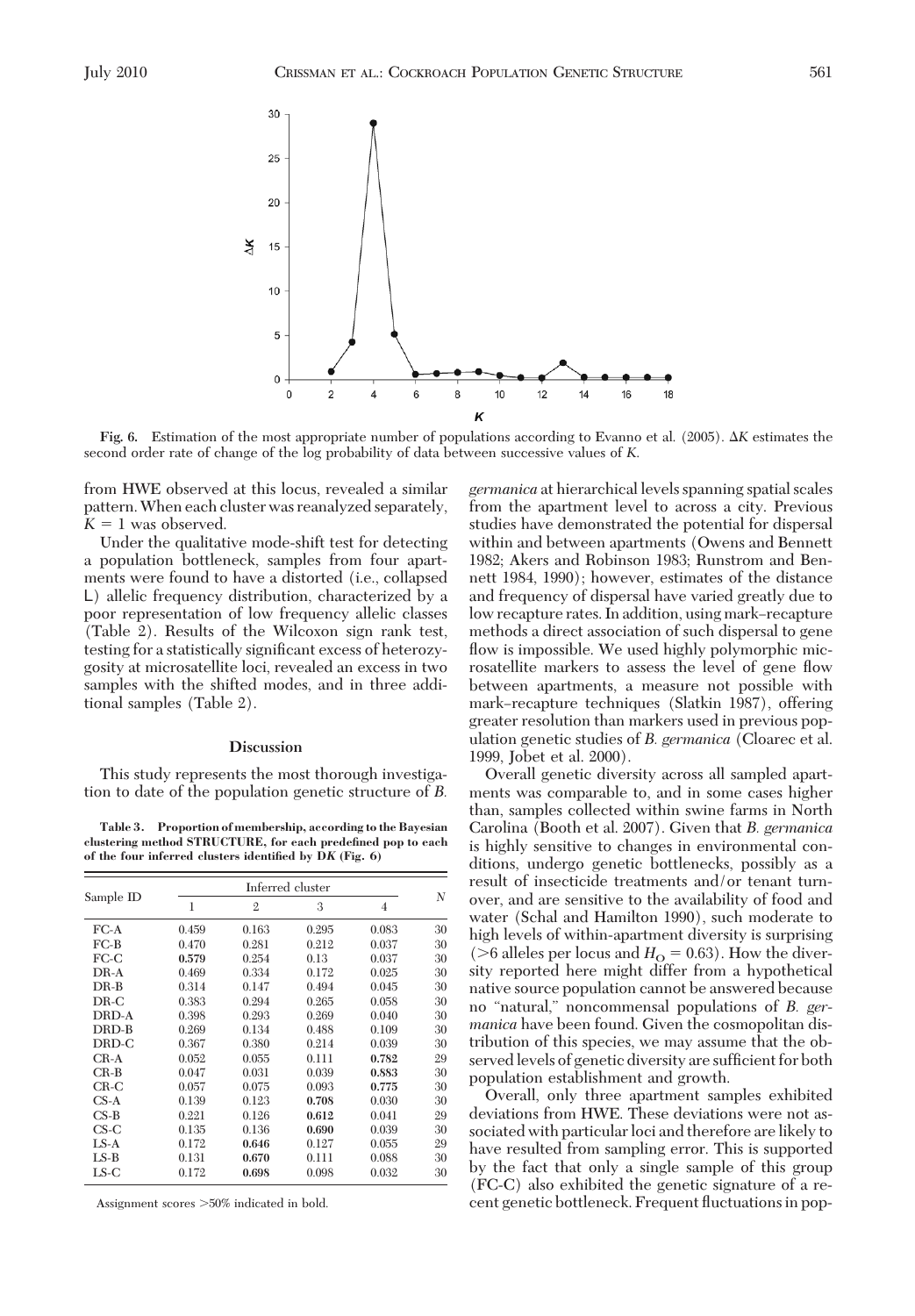ulation sizes are likely to contribute to departures from equilibrium; however, these would also be expected to have the same average effect on all loci (Hedrick 2005), a state not observed in any of our *B. germanica* samples. The fact that relatively few apartment samples were found to exhibit the genetic signature of a recent bottleneck, and alternatively a population expansion (through the detection of a deficit of heterozygotes), suggests that once established, population size remains sufficiently large to escape the effects of genetic drift.

**Within Apartment Differentiation.** No departures from panmixia were detected between cockroach samples collected within various rooms in single apartments, as determined through nonsignificant *G*-tests and pairwise/overall  $F_{ST}$  values. Interestingly, however, FCA plots do suggest that samples collected at different times (e.g., vacuum sample were collected during the day), or those from adjacent rooms, may show some degree of site fidelity. The highly gregarious nature of *B. germanica* (Amé et al. 2006), reported refuge loyalty (Denzer et al. 1988), and tendency to use the most closely available food source (Bret and Ross 1985, Silverman 1986, Rivault and Cloarec 1991, Durier and Rivault 2001) make it possible that cockroaches from various rooms may represent separate reproductive centers. That is to say, that aggregations within separate rooms of an apartment may originate from a common ancestral aggregation (most likely linked to the kitchen); however, after population expansion and subsequent dispersal, aggregations may form in different rooms within the apartment with limited gene exchange in relation to that occurring within aggregations. If true, it would suggest that mating is highly restricted to within aggregations, with mating between aggregations limited but sufficient to maintain apparent panmixia.

Within Building Differentiation. Significant departures from panmixia were observed between all but one pair of adjacent apartments and between all nonadjacent apartments within the same building, indicating that gene ßow had either not occurred recently or had not involved sufficient numbers of individuals to counteract genetic differentiation. Although gene flow was not prevalent enough to lead to panmixia between these apartments, it is possible that infestations resulted from an initial founding event of a small but genetically diverse propagule, as supported by the detection of more than four alleles at most loci, followed by population expansion into adjacent apartments. Over time, due to aggregation behavior, refuge fidelity, the tendency to remain close to a reliable food source, and the avoidance of unfamiliar areas (Durier and Rivault 2003), *B. germanica* over increasing spatial scales within a building diverge genetically. This hypothesis is supported by the low but significant withinbuilding  $F_{ST}$ s and the consistent clustering of withinbuilding samples in both the topology of the NJ tree and STRUCTURE analysis. Although it is possible that genetic divergence may increase periodically between apartments within a building after the introduction of cockroaches from other populations, an

event that may then result in an increase in the genetic diversity within the building, we did not detect the genetic signature of either population admixture or expansion within any sample.

**Differentiation Beyond Buildings.** According to Roth (1985), the outdoor environment is considered unsuitable for *B. germanica* movement and population establishment. It may therefore effectively act as a physical barrier to active dispersal, limiting the potential for gene ßow to events linked with humanmediated movement. Although such events may be rare, within-apartment-complex movements may be more common than between-complex movements, as suggested by the lower within-complex  $F_{ST}$ s compared with the global  $F_{ST}$  considering all samples. This result is contradicted, however, by the failure to detect clustering based on apartment complex of origin within the topology of the NJ tree (Fig. 5). Furthermore, multibuilding samples collected within complexes did not associate within unique clusters following STRUCTURE analysis. In fact, cockroaches collected within all three complexes (FC, DR, and DRD) seemed to share genetic ancestry across each multibuilding complex  $(Table 3)$ . This finding is somewhat perplexing as it suggests that human-mediated dispersal of *B. germanica* occurs no more frequently between buildings within an apartment complex than between distant apartment complexes. This then stands in contrast to the results of the Mantel test, which found that genetic distance between *B. germanica* populations was significantly correlated with geographic distance across the 18 Raleigh apartment samples. Removal of the within-building comparisons, which are nevertheless significantly differentiated, does not affect the result, with significance observed at the  $0.025$  level (data not shown).

**Conclusions and Implications.** Overall, the most reliable estimate of recent gene ßow between our sampled apartments may be given by the pairwise *G*-tests, which identified 17 populations, with only adjacent apartments CS-A and CS-B not being differentiated from one another. In a simulation study, Waples and Gaggiotti (2006) found that the pairwise *G*-test was more powerful for estimating the true number of populations than assignment tests, particularly when gene flow was high or differentiation was low, or when a small number of markers or samples were used. That being said, within apartment buildings, pairwise  $F_{ST}$  estimates indicate that samples share a recent common ancestry with subsequent differentiation potentially resulting from the aggregation behavior exhibited by *B. germanica.*

These results have important implications to cockroach and allergen mitigation efforts within multiunit properties. The spatial coverage of most pest control treatments generally targets only the kitchen and bathroom, and only recent interventions with baits have treated the whole home. The latter have resulted in highly efficacious reductions in cockroaches and surprisingly large and unparalleled reductions in allergen concentrations throughout the home (Arbes et al. 2003, 2004; Sever et al. 2007; R.G.S. and C.S., un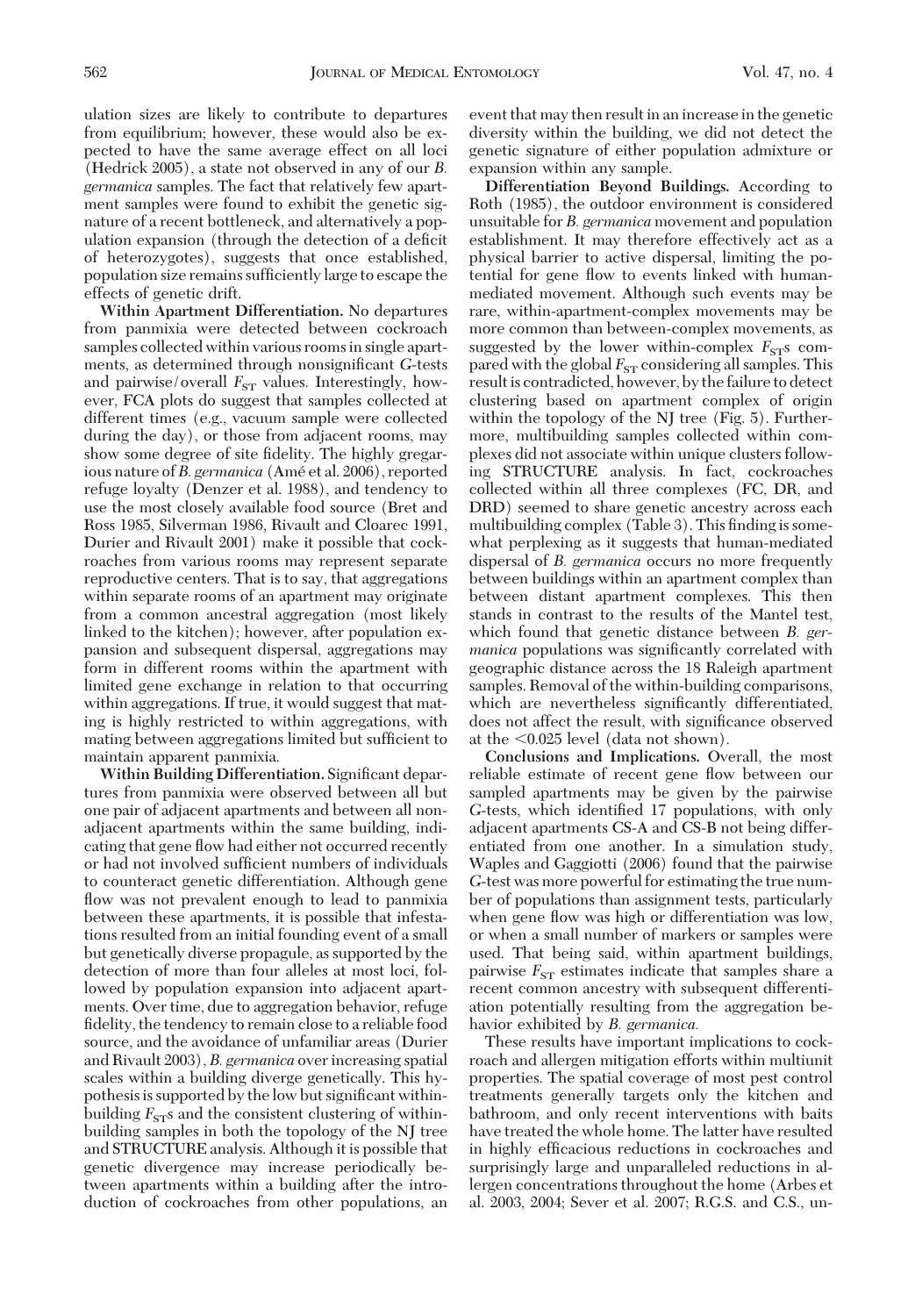published). Taking these findings into consideration, it is likely that within properties *B. germanica* aggregations from different rooms follow a metapopulation model (i.e., a population consisting of a network of partially isolated smaller populations). Thus, although they share a recent genetic ancestry, they exist essentially as independent units. Although treatment of the kitchen and bathroom may effectively eliminate cockroaches within these rooms, aggregations within adjacent untreated rooms may remain relatively unharmed, and therefore available to reseed other rooms over time with individuals of comparable genetic backgrounds to those lost. Furthermore, it is evident that despite being genetically differentiated, samples from different apartments are likely to be linked to a common ancestral source population within that building, albeit with infrequent additions over time. Therefore, given the active dispersal identified in earlier studies (Owens and Bennett 1982; Akers and Robinson 1983; Runstrom and Bennett 1984, 1990; Rivault 1990), it is likely that after the elimination of cockroaches from a room/apartment, reinfestation will result from the active dispersal of cockroaches from adjacent apartments. All infested apartments within a building therefore require simultaneous monitoring. The effort required for such building-wide control is likely to be substantial. If the goal is to reduce allergen levels and therefore improve public health, the aim must be to eliminate the cockroach populations, not simply to reduce them (Gore and Schal 2007).

## **Acknowledgments**

We thank Paul Labadie for technical assistance. This project was supported in part by the National Research Initiative of the USDA Cooperative State Research, Education, and Extension Service (grant 2004-35302-14880); the USDA-Risk Avoidance and Mitigation Program (grant 2005- 51101-02388); the Blanton J. Whitmire endowment at North Carolina State University; and a scholarship from the North Carolina Pest Management Association. D.V.M.'s research was supported in part by the Presidium of Russian Academy of Sciences grant "Biodiversity" (subprogram "Dynamics of Gene Pools"), and the Foundation for Basic Research (grants 08-04-01402-a and 09-04-01113-a).

## **References Cited**

- **Akers, R. C., and W. H. Robinson. 1983.** Comparison of movement behavior of 3 strains of German cockroach, Blattella germanica. Entomol. Exp. Appl. 34: 143-147.
- **Ame´, J. M., J. Halloy, C. Rivault, C. Detrain, and J. L. Deneubourg. 2006.** Collegial decision making based on social amplification leads to optimal group formation. Proc. Natl. Acad. Sci. U.S.A. 103: 5835-5840.
- **Appel, A. G. 1995.** *Blattella* and related species. *In* M. K. Rust, J. M. Owens, and D. A. Reierson [eds.], Understanding and controlling the German cockroach. Oxford University Press, New York.
- **Arbes, S. J., M. Sever, J. Mehta, J. C. Gore, C. Schal, B. Vaughn, H.Mitchell, and D. C. Zeldin. 2004.** Abatement of cockroach allergens (Bla g 1 and Bla g 2) in lowincome, urban housing: month 12 continuation results. J. Allergy Clin. Immunol. 113: 109-114.
- **Arbes, S. J., M. Sever, J. Archer, E. H. Long, J. C. Gore, C. Schal, M. Walter, B. Nuebler, B. Vaughn, H. Mitchell, et al. 2003.** Abatement of cockroach allergen (Bla g 1) in low-income, urban housing: a randomized controlled trial. J. Allergy Clin. Immunol. 112: 339-345.
- **Belkhir, K., P. Borsa, L. Chikhi, N. Raufaste, and F. Bonhomme. 1996 –2004.** GENETIX 4.05, Windows TM software for population genetics, version 4.05, Laboratoire Génome, Populations, Interactions, CNRS UMR 5000, Université Montpellier II, Montpellier, France.
- **Booth, W., S. M. Bogdanowicz, P. A. Prodohl, R. G. Harrison, C. Schal, and E. L. Vargo. 2007.** Identification and characterization of 10 polymorphic microsatellite loci in the German cockroach, *Blattella germanica.* Mol. Ecol. Notes  $7:648-650.$
- **Bret, B. L., and M. H. Ross. 1985.** A laboratory study of German cockroach dispersal (Dictyoptera, Blattellidae). Proc. Entomol. Soc. Wash. 87: 448-455.
- **Cavalli-Sforza, L. L., and A.W.F. Edwards. 1967.** Phylogenetic analysis: models and estimation procedures. Evolution 21: 550-570.
- **Cloarec, A., C. Rivault, and M. L. Cariou. 1999.** Genetic population structure of the German cockroach, *Blattella germanica:* absence of geographical variation. Entomol. Exp. Appl. 92: 311-319.
- **Cloarec, A., C. Rivault, F. Fontaine, and A. Leguyader. 1992.** Cockroaches as carriers of bacteria in multifamily dwellings. Epidemiol. Infect. 109: 483-490.
- **Cornuet, J.M., and G. Luikart. 1996.** Description and power analysis of two tests for detecting recent population bottlenecks from allele frequency data. Genetics 144: 2001– 2014.
- **Denzer, D. J., M.E.A. Fuchs, and G. Stein. 1988.** Behavioral studies on *Blattella germanica* L.: radius of action and loyalty to the refuge. J. Appl. Entomol. 105: 330-343.
- **Di Rienzo, A., A. C. Peterson, J. C. Garza, A. M. Valdes, M. Slatkin, and N. B. Freimer. 1994.** Mutational processes of simple sequence repeat loci in human populations. Proc. Natl. Acad. Sci. U.S.A. 91: 3166-3170.
- **Durier, V., and C. Rivault. 2001.** Effects of spatial knowledge and feeding experience on foraging choices in German cockroaches. Anim. Behav. 62: 681-688.
- **Durier, V., and C. Rivault. 2003.** Exploitation of home range and spatial distribution of resources in German cockroaches (Dictyoptera: Blattellidae). J. Econ. Entomol. 96: 1832-1837.
- **Eggleston, P. A., D. Rosenstreich, M. Lynn, P. Gergen, D. Baker, M. Kattan, K. M. Mortimer, H. Mitchell, D. Ownby, R. Slavin, and F. Malveaux. 1998.** Relationship of indoor allergen exposure to skin test sensitivity in inner-city children with asthma. J. Allergy Clin. Immunol. 102: 563-570.
- **Elgderi, R. M., K. S. Ghenghesh, and N. Berbash. 2006.** Carriage by the German cockroach (*Blattella germanica*) of multiple-antibiotic-resistant bacteria that are potentially pathogenic to humans, in hospitals and households in Tripoli, Libya. Ann. Trop. Med. Parasitol. 100: 55–62.
- **Evanno, G., S. Regnaut, and J. Goudet. 2005.** Detecting the number of clusters of individuals using the software STRUCTURE: a simulation study. Mol. Ecol. 14: 2611-2620.
- Felsenstein, J. 1985a. Confidence limits on phylogenies: an approach using the bootstrap. Evolution 39: 783–791.
- **Felsenstein, J. 1985b.** *PHYLIP:* phylogenetic inference programs, version 3.572. Department of Genetics, University of Washington, Seattle, WA.